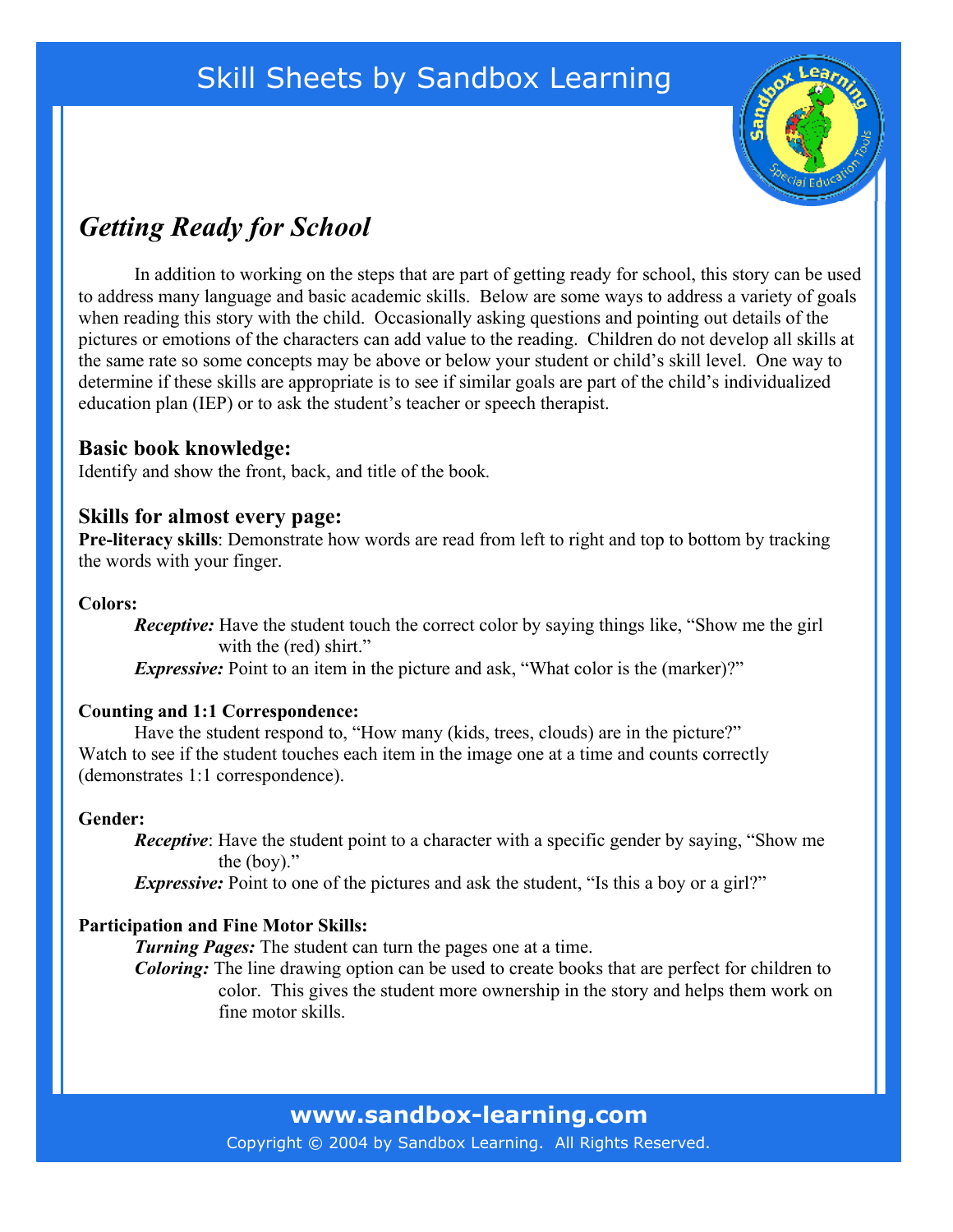## Skill Sheets by Sandbox Learning



### **Page 1:**

**Receptive Identification of Prepositions:** Have the child, "Touch what is *on, beside* the stool." **Expressive Identification of Prepositions:** Ask the child, "Where is the book, shoes, boy/girl, squirrel?" (*on* the table, *on* the floor or beside the stool, *in* the bed, *in* the tree).

### **Page 2:**

**Receptive identification of adjective:** Ask the student to, "Show me what is *hot*."

**Safety:** Can discuss the cup being *hot* and how only adults touch hot items. This is also an opportunity to discuss how you know this is hot (the steam, it is in a mug) and what you do if you see something hot (don't touch it).

## **Page 3:**

#### **Verbs and "-ing":**

*Receptive Identification:* Ask the student to, "Show me who is eat*ing*." *Expressive Identification:* Ask the student, "What is the boy/girl doing?" (eating, sitting).

**Discussion:** Can talk about what the student eats for breakfast and what foods are part of a healthy breakfast.

## **Page 4:**

**Discussion:** Talk about the child carefully carrying items with both hands and looking at the dishes while carrying them.

## **Page 5:**

*Receptive Identification of Prepositions:* Have the child, "Point to what is *on, beside* the stool or *in* the hamper." *Expressive Identification of Prepositions:* Ask the child, "Where are the pajamas, shoes, socks" (*in* the hamper, *on* the floor or beside the stool, *on* the stool).

**Page 6: Verbs and "-ing":** *Expressive Identification:* Ask the student, "What is the boy/girl doing?" (brushing teeth).

**Discussion:** Discuss why we brush our teeth.

**www.sandbox-learning.com**

Copyright © 2004 by Sandbox Learning. All Rights Reserved.